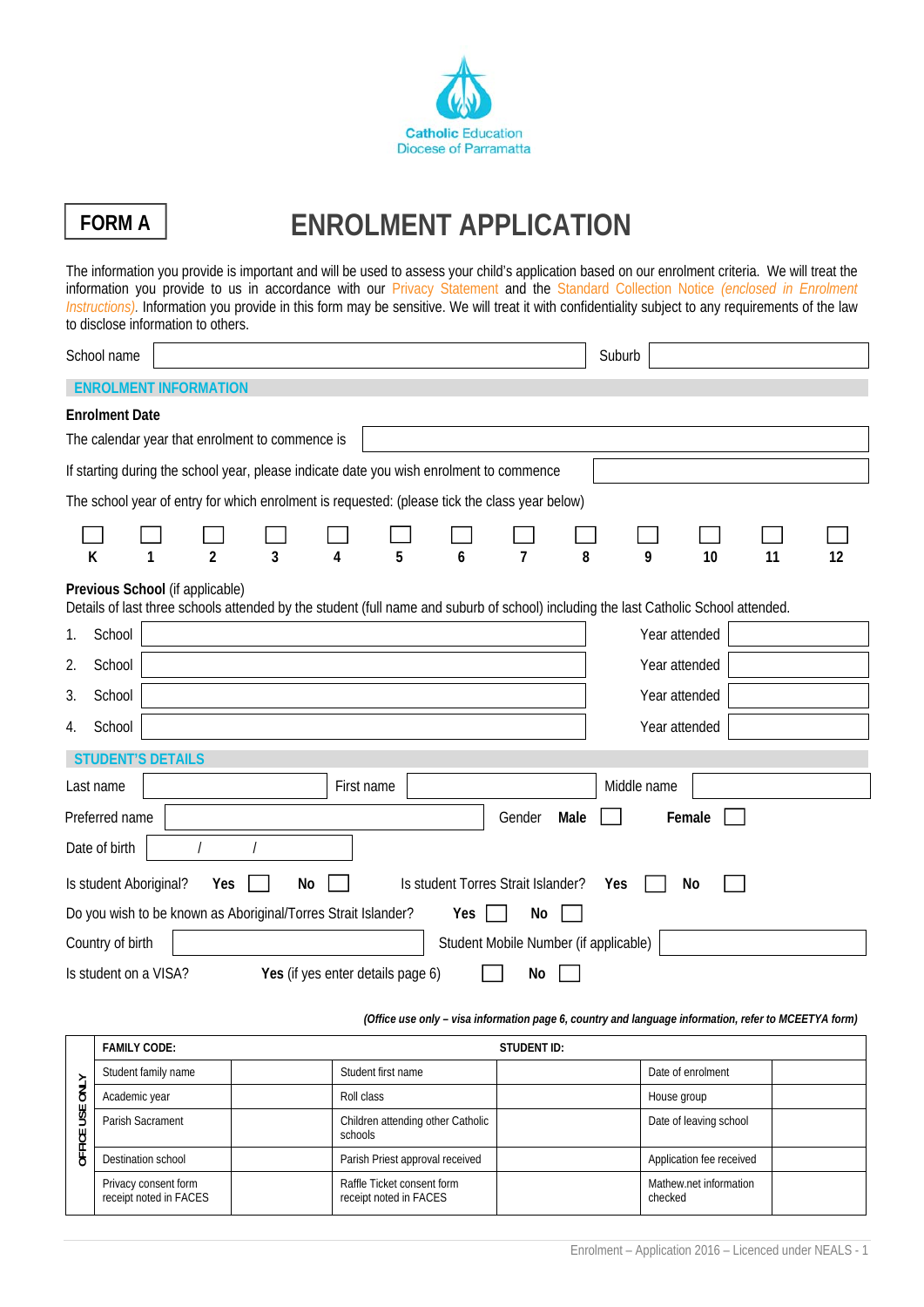#### **FAMILY DETAILS**

#### **Other Children Enrolled in Catholic Schools**

Please list below **in order of birth** all children in the family who are attending school in the school year that enrolment is to commence, including the child for whom this application is being made. This information is required to provide sibling discounts for children at Catholic schools in accordance with our policy.

|                                                      | <b>Birth</b><br>Order  |               | $\sim$ $\sim$ poncy<br><b>Given Names</b>           | <b>Family Name</b>                                          | School<br>Year                   |            | School Attending (School Name and Location) |        |                       |    |        |  |
|------------------------------------------------------|------------------------|---------------|-----------------------------------------------------|-------------------------------------------------------------|----------------------------------|------------|---------------------------------------------|--------|-----------------------|----|--------|--|
| Child                                                |                        |               |                                                     |                                                             |                                  |            |                                             |        |                       |    |        |  |
| Child<br>Child                                       | $\overline{2}$<br>3    |               |                                                     |                                                             |                                  |            |                                             |        |                       |    |        |  |
| Child                                                | 4                      |               |                                                     |                                                             |                                  |            |                                             |        |                       |    |        |  |
| Child                                                | 5                      |               |                                                     |                                                             |                                  |            |                                             |        |                       |    |        |  |
|                                                      |                        |               | RESIDENTIAL DETAILS WHERE STUDENT RESIDES           |                                                             |                                  |            |                                             |        |                       |    |        |  |
| <b>Address Details</b><br>Parent/Carer mailing title |                        |               |                                                     |                                                             |                                  |            |                                             |        |                       |    |        |  |
| <b>Residential address</b><br>Street number and name |                        |               |                                                     |                                                             |                                  |            |                                             |        |                       |    |        |  |
| Suburb                                               |                        |               |                                                     |                                                             |                                  |            | Postcode                                    |        |                       |    |        |  |
| Residential phone number                             |                        |               |                                                     |                                                             |                                  |            |                                             |        |                       |    |        |  |
|                                                      |                        |               | Mailing address (if different from above)           |                                                             |                                  |            |                                             |        |                       |    |        |  |
| Street number and name or PO Box                     |                        |               |                                                     |                                                             |                                  |            |                                             |        |                       |    |        |  |
| Suburb                                               |                        |               |                                                     |                                                             |                                  |            | Postcode                                    |        |                       |    |        |  |
|                                                      | <b>CONTACT DETAILS</b> |               |                                                     |                                                             |                                  |            |                                             |        |                       |    |        |  |
|                                                      |                        |               |                                                     | Details of Parent/Carers at the student's PRIMARY residence |                                  |            |                                             |        |                       |    |        |  |
| Parent/Carer<br>Title: Mr                            | □                      | Mrs<br>$\Box$ | Ms<br>□<br><b>Miss</b>                              | $\Box$<br>Dr<br>$\Box$                                      | Parent/Carer<br>Title: $Mr \Box$ | <b>Mrs</b> | Ms<br>$\Box$                                | $\Box$ | <b>Miss</b><br>$\Box$ | Dr | $\Box$ |  |
| First name                                           |                        |               |                                                     |                                                             | First name                       |            |                                             |        |                       |    |        |  |
| Last name                                            |                        |               |                                                     |                                                             | Last name                        |            |                                             |        |                       |    |        |  |
| Middle initial                                       |                        |               |                                                     |                                                             | Middle initial                   |            |                                             |        |                       |    |        |  |
| Relationship to student                              |                        |               |                                                     |                                                             | Relationship to student          |            |                                             |        |                       |    |        |  |
| Home phone number                                    |                        |               |                                                     |                                                             | Home phone number                |            |                                             |        |                       |    |        |  |
| Work phone number                                    |                        |               |                                                     |                                                             | Work phone number                |            |                                             |        |                       |    |        |  |
| Mobile phone number                                  |                        |               |                                                     |                                                             | Mobile phone number              |            |                                             |        |                       |    |        |  |
| Email address                                        |                        |               |                                                     |                                                             | Email address                    |            |                                             |        |                       |    |        |  |
| Occupation                                           |                        |               |                                                     |                                                             | Occupation                       |            |                                             |        |                       |    |        |  |
| Religion                                             |                        |               |                                                     |                                                             | Religion                         |            |                                             |        |                       |    |        |  |
| Country of birth                                     |                        |               |                                                     |                                                             | Country of birth                 |            |                                             |        |                       |    |        |  |
| Nationality                                          |                        |               |                                                     |                                                             | Nationality                      |            |                                             |        |                       |    |        |  |
| Language/s spoken                                    |                        |               |                                                     |                                                             | Language/s spoken                |            |                                             |        |                       |    |        |  |
|                                                      |                        |               | (Office use - confirm details on MCEETYA form)      |                                                             |                                  |            |                                             |        |                       |    |        |  |
| Do you need an interpreter?                          |                        |               | Yes                                                 | No                                                          | Do you need an interpreter?      |            |                                             | Yes    |                       | No |        |  |
|                                                      |                        |               | List the days the students resides at this address? | Mon                                                         | Tue                              |            | Wed                                         |        | Thu                   |    | Fri    |  |
| Who is the contact for:                              |                        |               |                                                     | Contact 1                                                   |                                  |            |                                             |        | Contact 2             |    |        |  |
| <b>Emergency SMS alerts</b>                          |                        |               |                                                     |                                                             |                                  |            |                                             |        |                       |    |        |  |
| Attendance SMS alerts                                |                        |               |                                                     |                                                             |                                  |            |                                             |        |                       |    |        |  |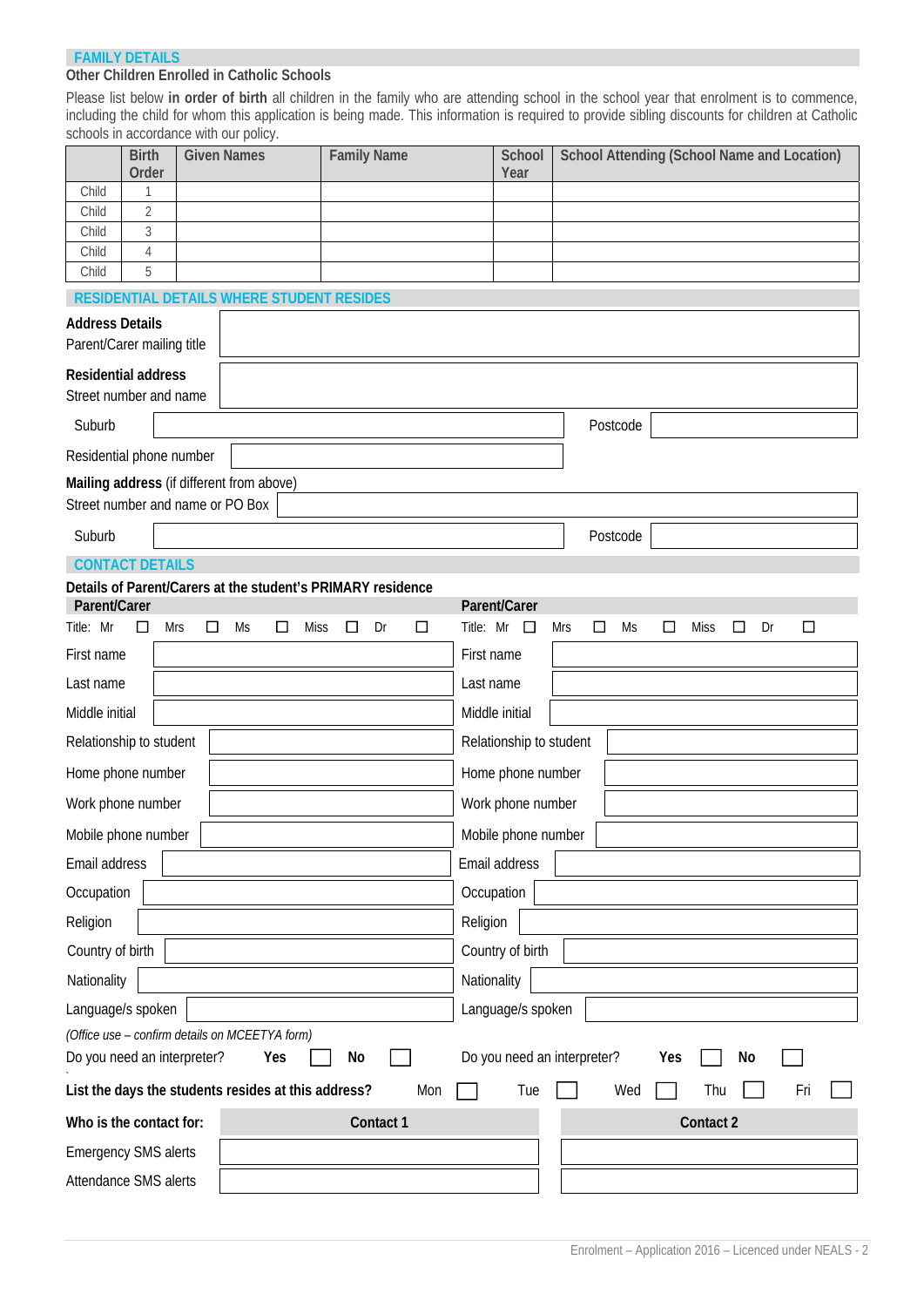| Details of Parent/Carers at the student's SECONDARY residence OR NOT RESIDING with the student<br>Parent/Carer                                                                                        | Parent/Carer                                                                                                                                                                                                                                                                          |
|-------------------------------------------------------------------------------------------------------------------------------------------------------------------------------------------------------|---------------------------------------------------------------------------------------------------------------------------------------------------------------------------------------------------------------------------------------------------------------------------------------|
| Title: Mr<br><b>Mrs</b><br>Dr<br>Ms<br>Miss<br>ப<br>□<br>□<br>ப                                                                                                                                       | Title: Mr<br>Dr<br>Mrs<br><b>Miss</b><br>$\Box$<br>□<br>Ms<br>□<br>$\Box$                                                                                                                                                                                                             |
| First name                                                                                                                                                                                            | First name                                                                                                                                                                                                                                                                            |
| Last name                                                                                                                                                                                             | Last name                                                                                                                                                                                                                                                                             |
| Middle initial                                                                                                                                                                                        | Middle initial                                                                                                                                                                                                                                                                        |
| Relationship to student                                                                                                                                                                               | Relationship to student                                                                                                                                                                                                                                                               |
| Street address                                                                                                                                                                                        | Street address                                                                                                                                                                                                                                                                        |
| Suburb                                                                                                                                                                                                | Suburb                                                                                                                                                                                                                                                                                |
| Postcode                                                                                                                                                                                              | Postcode                                                                                                                                                                                                                                                                              |
| Home phone number                                                                                                                                                                                     | Home phone number                                                                                                                                                                                                                                                                     |
| Work phone number                                                                                                                                                                                     | Work phone number                                                                                                                                                                                                                                                                     |
| Mobile phone number                                                                                                                                                                                   | Mobile phone number                                                                                                                                                                                                                                                                   |
| Email address                                                                                                                                                                                         | Email address                                                                                                                                                                                                                                                                         |
| Occupation                                                                                                                                                                                            | Occupation                                                                                                                                                                                                                                                                            |
| Religion                                                                                                                                                                                              | Religion                                                                                                                                                                                                                                                                              |
| Country of birth                                                                                                                                                                                      | Country of birth                                                                                                                                                                                                                                                                      |
| Nationality                                                                                                                                                                                           | Nationality                                                                                                                                                                                                                                                                           |
| Language/s spoken                                                                                                                                                                                     | Language/s spoken                                                                                                                                                                                                                                                                     |
| (Office use - confirm details on MCEETYA form)                                                                                                                                                        |                                                                                                                                                                                                                                                                                       |
|                                                                                                                                                                                                       |                                                                                                                                                                                                                                                                                       |
| Do you need an interpreter?<br>No<br>Yes                                                                                                                                                              | Do you need an interpreter?<br>No<br>Yes                                                                                                                                                                                                                                              |
| List the days the students resides at this address?<br>Mon                                                                                                                                            | Fri<br>Wed<br>Thu<br>Tue                                                                                                                                                                                                                                                              |
| <b>Details of Parenting/Carer Arrangements</b><br>Are there any Family Court Orders, Parenting Agreements, Apprehended Violence Orders or Domestic<br>Violence Orders in place relevant to the child? |                                                                                                                                                                                                                                                                                       |
| If yes, it is essential that you attach copies to this enrolment application.                                                                                                                         | Yes<br>No                                                                                                                                                                                                                                                                             |
| such changes occur and provide copies of new court orders.                                                                                                                                            | Parents: Please advise the school office of any change of address, telephone number or other information about the parent/carer, other<br>significant person(s), Parenting Agreements, Apprehended Violence Orders, Domestic Violence Orders or other Court Orders as soon as         |
| <b>ALTERNATE CONTACT DETAILS</b>                                                                                                                                                                      |                                                                                                                                                                                                                                                                                       |
| him/her as an alternate contact.                                                                                                                                                                      | Please nominate at least one person who may be contacted in the event of an emergency, if parents/carers cannot be contacted. Ideally the<br>contact person should be someone who lives in the neighbourhood of the school. Please tell your nominated person that you have nominated |
| Alternate Contact 1: Title:<br>Mr<br>⊔<br>Mrs<br>Ms<br>⊔<br>$\Box$                                                                                                                                    | Miss<br>Dr<br>⊔<br>⊔<br>Name                                                                                                                                                                                                                                                          |
| Phone numbers: Home                                                                                                                                                                                   | Work                                                                                                                                                                                                                                                                                  |
| Mobile                                                                                                                                                                                                | Relationship to Student: (e.g. Aunt, Uncle, Family Friend)                                                                                                                                                                                                                            |
| Alternate Contact 2: Title:<br>Mr<br>Mrs<br>□<br>Ms<br>$\Box$<br>Ш                                                                                                                                    | Miss<br>$\Box$<br>Dr<br>Name<br>ப                                                                                                                                                                                                                                                     |
| Phone numbers: Home                                                                                                                                                                                   | Work                                                                                                                                                                                                                                                                                  |
| Mobile                                                                                                                                                                                                | Relationship to Student: (e.g. Aunt, Uncle, Family Friend)                                                                                                                                                                                                                            |
| Alternate Contact 3 : Title:<br>Mr<br>Mrs $\Box$<br>⊔<br>Ms<br>$\Box$                                                                                                                                 | Miss<br>$\Box$<br>Dr<br>Name<br>ப                                                                                                                                                                                                                                                     |
| Phone numbers: Home                                                                                                                                                                                   | Work                                                                                                                                                                                                                                                                                  |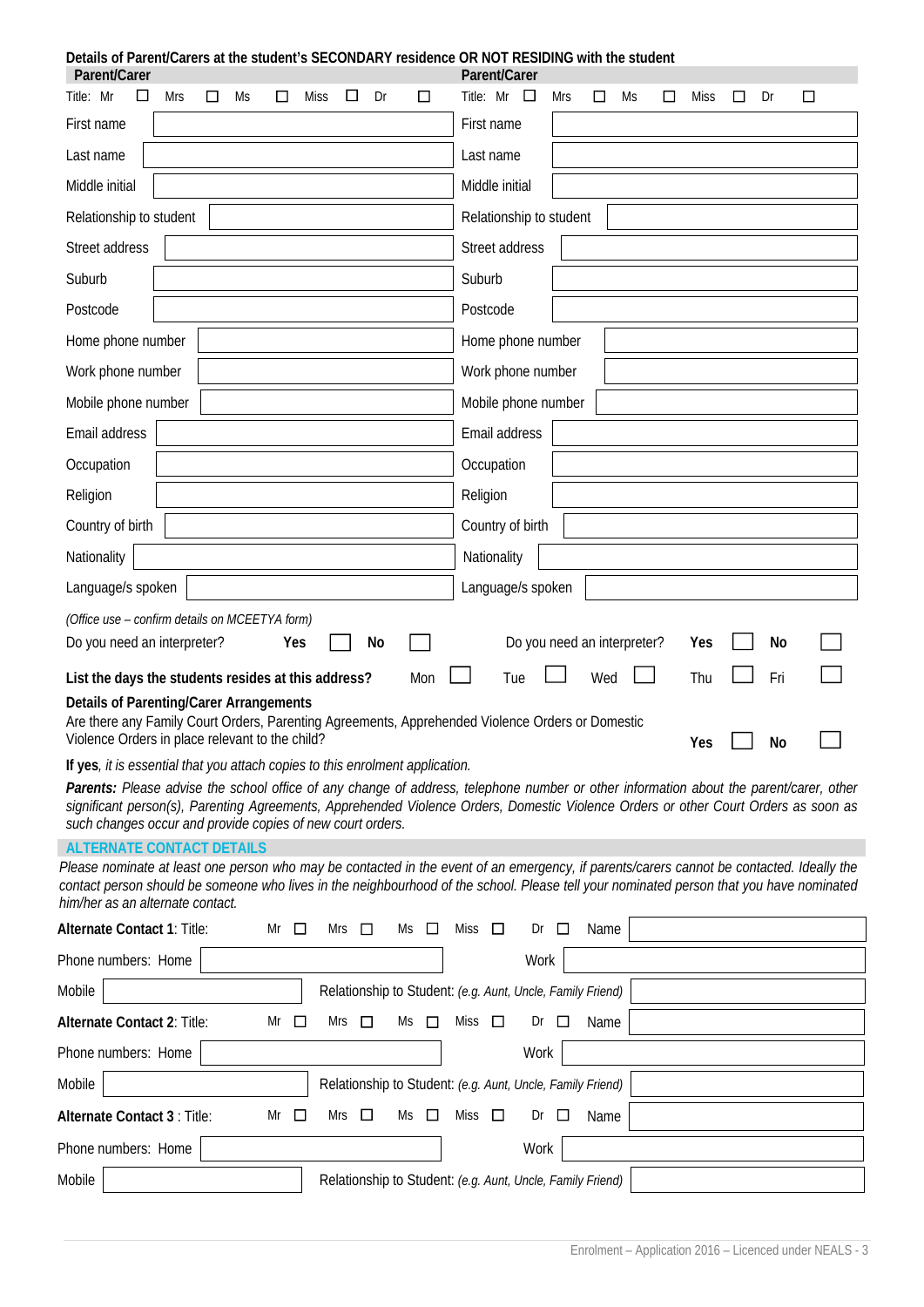### **STUDENT MEDICAL DETAILS**

|                 | and support needs of your child. | It is essential you inform the school before your child is enrolled if he or she has any medical conditions. You should also contact the school<br>as soon as you are aware of any newly diagnosed allergies, other medical conditions or changes to an existing condition. This will assist the<br>school to support the safety and wellbeing of your child and allow planning to occur to determine the best way to meet the individual health                                                                                                                                                                                                                                                                                                                                                                        |                      |    |                                         |    |                                                              |                      |                |    |
|-----------------|----------------------------------|-------------------------------------------------------------------------------------------------------------------------------------------------------------------------------------------------------------------------------------------------------------------------------------------------------------------------------------------------------------------------------------------------------------------------------------------------------------------------------------------------------------------------------------------------------------------------------------------------------------------------------------------------------------------------------------------------------------------------------------------------------------------------------------------------------------------------|----------------------|----|-----------------------------------------|----|--------------------------------------------------------------|----------------------|----------------|----|
| Doctor's name   |                                  |                                                                                                                                                                                                                                                                                                                                                                                                                                                                                                                                                                                                                                                                                                                                                                                                                         |                      |    | Doctor's phone number                   |    |                                                              |                      |                |    |
|                 |                                  | Doctor's address Street number and name                                                                                                                                                                                                                                                                                                                                                                                                                                                                                                                                                                                                                                                                                                                                                                                 |                      |    |                                         |    |                                                              |                      |                |    |
| Suburb          |                                  |                                                                                                                                                                                                                                                                                                                                                                                                                                                                                                                                                                                                                                                                                                                                                                                                                         |                      |    | Postcode                                |    |                                                              |                      |                |    |
| Medicare number |                                  |                                                                                                                                                                                                                                                                                                                                                                                                                                                                                                                                                                                                                                                                                                                                                                                                                         |                      |    | Private health fund                     |    |                                                              |                      |                |    |
|                 | <b>Medical Conditions</b>        |                                                                                                                                                                                                                                                                                                                                                                                                                                                                                                                                                                                                                                                                                                                                                                                                                         |                      |    |                                         |    |                                                              |                      |                |    |
|                 |                                  | Does your child suffer from any medical conditions?                                                                                                                                                                                                                                                                                                                                                                                                                                                                                                                                                                                                                                                                                                                                                                     | Yes (complete below) |    |                                         | No |                                                              |                      |                |    |
| request form.   |                                  | The school will require further details in relation to prescribed medication. Parents/Carers of children who require their child to be<br>administered prescribed medication at school must complete a written request. The school can provide you with a copy of a<br>If yes, specify all medical conditions the student suffers from, e.g. asthma, diabetes and any prescribed medication taken by the student:                                                                                                                                                                                                                                                                                                                                                                                                       |                      |    |                                         |    |                                                              |                      |                |    |
| Allergies       | asthma action plan?              | Does your child have a medical plan from a doctor for any of these medical conditions e.g.<br>If yes, it is essential that you attach a copy of the medical plan to this enrolment application<br>Does your child have any known allergies?                                                                                                                                                                                                                                                                                                                                                                                                                                                                                                                                                                             | Yes (complete below) |    | No                                      |    |                                                              | Yes (see below)      |                | No |
|                 |                                  | If yes, please list any known allergies the student has, e.g. allergy to nuts, penicillin, bee stings. Include all specific details:                                                                                                                                                                                                                                                                                                                                                                                                                                                                                                                                                                                                                                                                                    |                      |    |                                         |    |                                                              |                      |                |    |
| Anaphylaxis     |                                  | Has the student been diagnosed as being at risk of anaphylaxis?<br>If yes, does the student have an EpiPen <sup>®</sup> or Anapen <sup>®</sup> ? (Please supply) Yes<br>If yes, does the student have a ASCIA Action Plan for Anaphylaxis?<br>If yes, it is essential that you attach a copy of the medical plan to this enrolment application<br>If your child has been prescribed an adrenaline autoinjector, you will need to provide the school with one (and renew prior to expiry date).<br>Each time your child is prescribed a new adrenaline autoinjector the doctor should issue an updated ASCIA Action Plan for Anaphylaxis. It is<br>important that a copy of any updated plan is provided to the school.<br>Immunisation Record: Please indicate if the student has been immunised against the following: |                      |    | Yes (complete below)<br>Yes (see below) |    | No<br>Type of EpiPen <sup>®</sup> /Anapen <sup>®</sup><br>No |                      |                |    |
|                 |                                  |                                                                                                                                                                                                                                                                                                                                                                                                                                                                                                                                                                                                                                                                                                                                                                                                                         |                      |    |                                         |    |                                                              | Date of Immunisation |                |    |
|                 |                                  | Tetanus - Diphtheria Tetanus Pertussis (DTPA)                                                                                                                                                                                                                                                                                                                                                                                                                                                                                                                                                                                                                                                                                                                                                                           | Yes                  | No |                                         |    |                                                              |                      |                |    |
|                 |                                  | Influenza B - Haemophilus Influenza type b (HIB)                                                                                                                                                                                                                                                                                                                                                                                                                                                                                                                                                                                                                                                                                                                                                                        | Yes                  | No |                                         |    |                                                              |                      |                |    |
|                 | Hepatitis A (HEPA)               |                                                                                                                                                                                                                                                                                                                                                                                                                                                                                                                                                                                                                                                                                                                                                                                                                         | Yes                  | No |                                         |    |                                                              |                      |                |    |
|                 | Hepatitis B (HEPB)               |                                                                                                                                                                                                                                                                                                                                                                                                                                                                                                                                                                                                                                                                                                                                                                                                                         | Yes                  | No |                                         |    |                                                              |                      |                |    |
|                 | Human Papillomavirus (HPV)       |                                                                                                                                                                                                                                                                                                                                                                                                                                                                                                                                                                                                                                                                                                                                                                                                                         | Yes                  | No |                                         |    |                                                              |                      |                |    |
|                 |                                  | Polio - Inactivated poliomyelitis (IPV)                                                                                                                                                                                                                                                                                                                                                                                                                                                                                                                                                                                                                                                                                                                                                                                 | Yes                  | No |                                         |    |                                                              |                      |                |    |
| Influenza (INF) |                                  |                                                                                                                                                                                                                                                                                                                                                                                                                                                                                                                                                                                                                                                                                                                                                                                                                         | Yes                  | No |                                         |    |                                                              |                      |                |    |
|                 | Measles Mumps Rubella (MMR)      |                                                                                                                                                                                                                                                                                                                                                                                                                                                                                                                                                                                                                                                                                                                                                                                                                         | Yes                  | No |                                         |    |                                                              |                      |                |    |
|                 |                                  | Meningococcal C disease (MENCCV)                                                                                                                                                                                                                                                                                                                                                                                                                                                                                                                                                                                                                                                                                                                                                                                        | Yes                  | No |                                         |    |                                                              |                      |                |    |
|                 |                                  | Pneumococcal conjugate (7VPCV)                                                                                                                                                                                                                                                                                                                                                                                                                                                                                                                                                                                                                                                                                                                                                                                          | Yes                  | No |                                         |    |                                                              |                      |                |    |
|                 |                                  | Pneumococcal polysaccharide (23 VPPV)                                                                                                                                                                                                                                                                                                                                                                                                                                                                                                                                                                                                                                                                                                                                                                                   | Yes                  | No |                                         |    |                                                              |                      |                |    |
| Rotavirus (ROT) |                                  |                                                                                                                                                                                                                                                                                                                                                                                                                                                                                                                                                                                                                                                                                                                                                                                                                         | Yes                  | No |                                         |    |                                                              |                      |                |    |
|                 | Chicken Pox - Varicella (VZV)    |                                                                                                                                                                                                                                                                                                                                                                                                                                                                                                                                                                                                                                                                                                                                                                                                                         | Yes                  | No |                                         |    |                                                              |                      | $\overline{I}$ |    |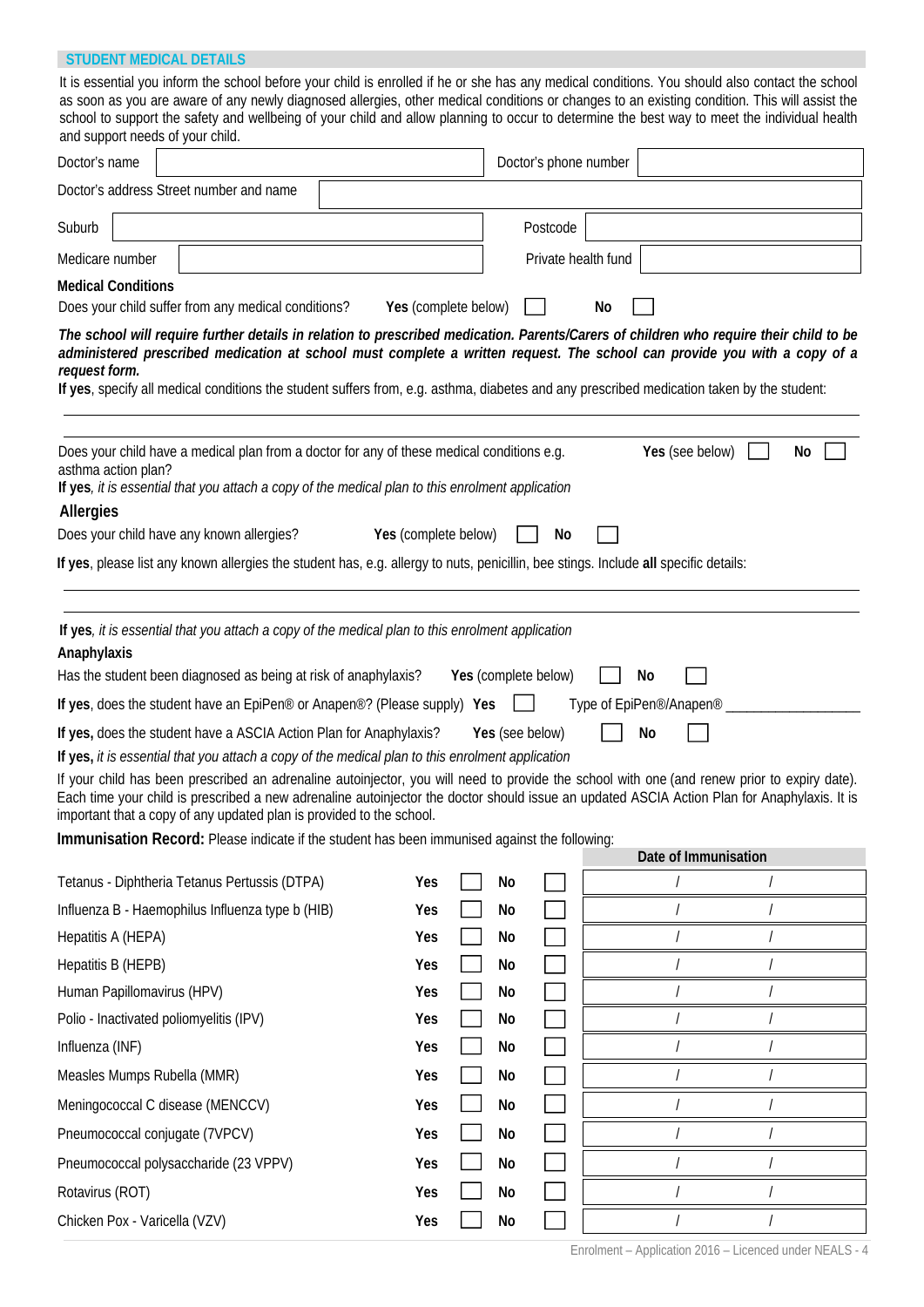| STUDENT'S PARISH AND SACRAMENTAL DETAILS                                                                                                                                                                                                                 |                                                                                                                                                                                                                                                                                                                                                                                                                                                    |                                                                                                                            |
|----------------------------------------------------------------------------------------------------------------------------------------------------------------------------------------------------------------------------------------------------------|----------------------------------------------------------------------------------------------------------------------------------------------------------------------------------------------------------------------------------------------------------------------------------------------------------------------------------------------------------------------------------------------------------------------------------------------------|----------------------------------------------------------------------------------------------------------------------------|
| <b>Current Parish</b>                                                                                                                                                                                                                                    |                                                                                                                                                                                                                                                                                                                                                                                                                                                    | Suburb                                                                                                                     |
| Does your child attend parish?                                                                                                                                                                                                                           | Yes<br>No                                                                                                                                                                                                                                                                                                                                                                                                                                          |                                                                                                                            |
| Sacrament                                                                                                                                                                                                                                                | <b>Parish Received</b>                                                                                                                                                                                                                                                                                                                                                                                                                             | <b>Date Received</b>                                                                                                       |
| <b>Baptism</b>                                                                                                                                                                                                                                           |                                                                                                                                                                                                                                                                                                                                                                                                                                                    |                                                                                                                            |
| Reconciliation                                                                                                                                                                                                                                           |                                                                                                                                                                                                                                                                                                                                                                                                                                                    |                                                                                                                            |
| Eucharist                                                                                                                                                                                                                                                |                                                                                                                                                                                                                                                                                                                                                                                                                                                    |                                                                                                                            |
| Confirmation                                                                                                                                                                                                                                             |                                                                                                                                                                                                                                                                                                                                                                                                                                                    |                                                                                                                            |
| <b>STUDENT'S DETAILS - OTHER</b>                                                                                                                                                                                                                         |                                                                                                                                                                                                                                                                                                                                                                                                                                                    |                                                                                                                            |
| Pre-School Education - PRIMARY SCHOOL STUDENTS ONLY<br>Yes (indicate all that apply)<br>Pre-school<br>Long day care<br>Grandparent<br>Other relative<br>Please provide name of the preschool or non-parental care<br>Name<br>Less than 15 hours per week | In the year before school has the child been in non-parental care on a regular basis or attended any other educational programs?<br>No<br>Family day care<br>Day care (with pre-school program)<br>Other person<br>Please indicate the amount of formal time the child spent in care each week prior to enrolling at school<br>More than 15 hours per week                                                                                         | Postcode                                                                                                                   |
| Attendance per week                                                                                                                                                                                                                                      | Number of full days                                                                                                                                                                                                                                                                                                                                                                                                                                | Number of half days                                                                                                        |
| Did your child need/receive special help there?                                                                                                                                                                                                          | Yes<br>No                                                                                                                                                                                                                                                                                                                                                                                                                                          |                                                                                                                            |
| I/we give permission to contact the preschool for information about my/our child                                                                                                                                                                         |                                                                                                                                                                                                                                                                                                                                                                                                                                                    | Yes (complete below)<br>No                                                                                                 |
| If yes, teacher/carer name                                                                                                                                                                                                                               |                                                                                                                                                                                                                                                                                                                                                                                                                                                    | Phone number                                                                                                               |
| <b>All Enrolling Students</b>                                                                                                                                                                                                                            |                                                                                                                                                                                                                                                                                                                                                                                                                                                    |                                                                                                                            |
| Year of entry to Australian school                                                                                                                                                                                                                       |                                                                                                                                                                                                                                                                                                                                                                                                                                                    | Religion                                                                                                                   |
| Is home language English only?<br>Yes                                                                                                                                                                                                                    | No (complete below)                                                                                                                                                                                                                                                                                                                                                                                                                                |                                                                                                                            |
| If no, list other home language/s                                                                                                                                                                                                                        |                                                                                                                                                                                                                                                                                                                                                                                                                                                    |                                                                                                                            |
| Nationality                                                                                                                                                                                                                                              | Date of arrival in Australia (if applicable)                                                                                                                                                                                                                                                                                                                                                                                                       |                                                                                                                            |
| Visa (if applicable)                                                                                                                                                                                                                                     |                                                                                                                                                                                                                                                                                                                                                                                                                                                    | Visa Expiry Date                                                                                                           |
|                                                                                                                                                                                                                                                          | Nationality/Residential status - please indicate below: (original documents to be sighted and copies to be retained by school)                                                                                                                                                                                                                                                                                                                     |                                                                                                                            |
|                                                                                                                                                                                                                                                          | Australian Citizen (If Country of Birth is not Australia, also provide: Naturalisation Certificate or Australian Passport)<br>Visa document issued by the Department of Immigration)<br>Temporary Resident (Passport and Visa) - See EOS Guidelines, Appendix 2 for eligibility to enrol<br>Temporary Resident (Passport and Visa) - See EOS Guidelines, Appendix 2 for eligibility to enrol<br>Other/Visitor/Student/Passport (Passport and Visa) | Permanent Resident (If Country of Birth is not Australia, also provide: Passport / Travel Documents and original Residency |
| <b>STUDENT'S ADDITIONAL NEEDS</b>                                                                                                                                                                                                                        |                                                                                                                                                                                                                                                                                                                                                                                                                                                    |                                                                                                                            |
| Does your child have any additional needs?<br>An intellectual disability<br>Autism<br>Acquired brain injury<br>A hearing impairment<br>Does your child have difficulties in the basic areas of learning?                                                 | Yes (Indicate the additional need/s below)<br>Behaviour difficulties<br>Language difficulties<br>Vision impairment<br>Giftedness<br>Yes (Please describe below)                                                                                                                                                                                                                                                                                    | No<br>ADD / ADHD<br>Mental health issues<br>Other (please specify below)<br>No                                             |
|                                                                                                                                                                                                                                                          |                                                                                                                                                                                                                                                                                                                                                                                                                                                    |                                                                                                                            |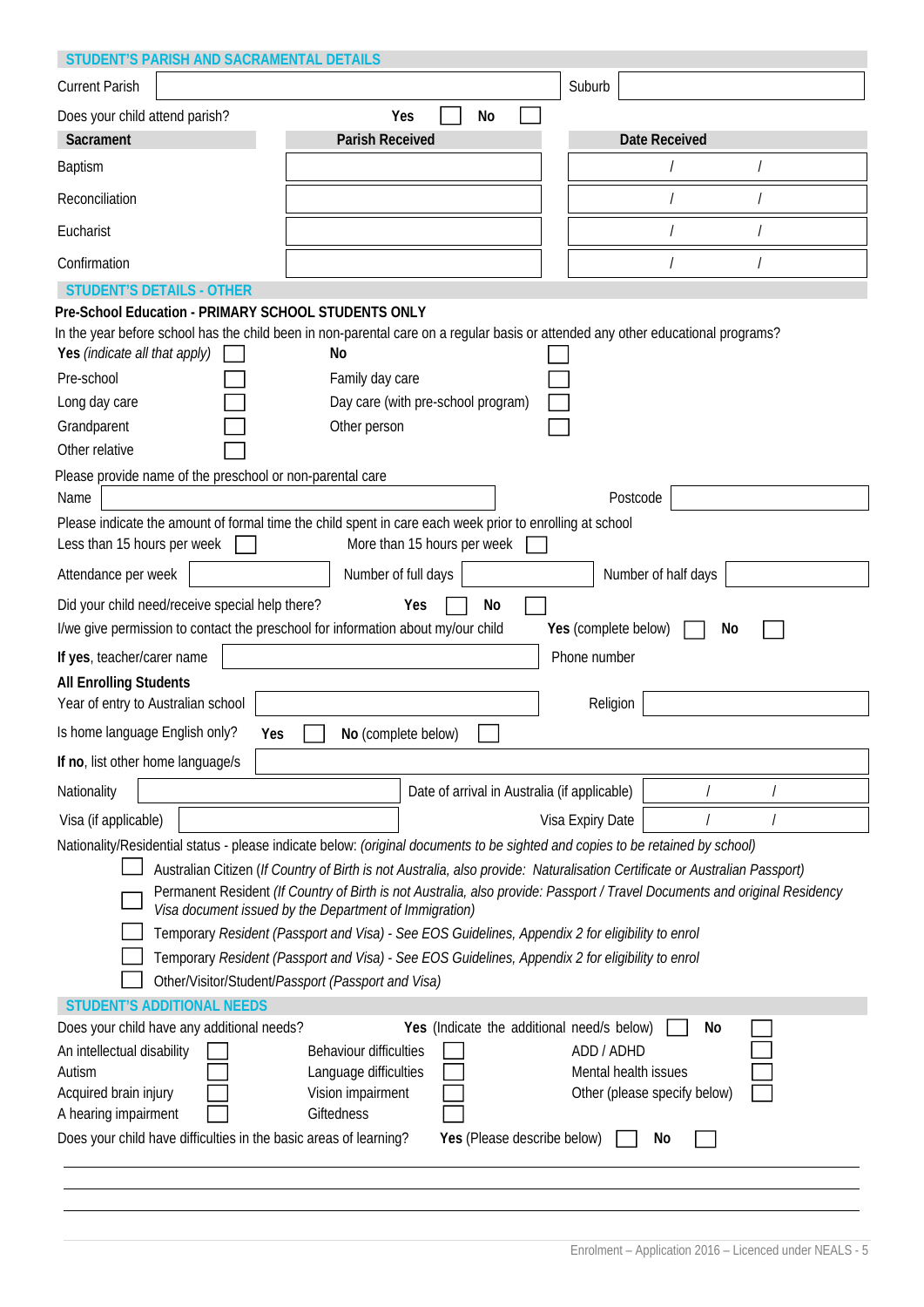| What accommodations and/or learning adjustments, if any, were provided for your child in his/her previous school/pre-school?                    |                       |                              |    |
|-------------------------------------------------------------------------------------------------------------------------------------------------|-----------------------|------------------------------|----|
| Alternative teaching and learning strategies                                                                                                    |                       | Signing                      |    |
| A reader or scribe                                                                                                                              |                       | Access to technology         |    |
| Modifications to equipment, furniture and learning spaces                                                                                       |                       | Personal carer support       |    |
| <b>Braille</b>                                                                                                                                  |                       | Other (please specify below) |    |
| Please state below all assessments your child has received from speech, hearing, cognitive, occupational therapy or others                      |                       |                              |    |
|                                                                                                                                                 |                       |                              |    |
|                                                                                                                                                 |                       |                              |    |
|                                                                                                                                                 |                       |                              |    |
| Please attach a copy of all assessment reports to this enrolment application<br><b>STUDENT WELLBEING</b>                                        |                       |                              |    |
| To your knowledge, is there anything in your child's history or circumstances (including medical history) that might pose a risk of any type to |                       |                              |    |
| him or her, other students, or staff at this school?                                                                                            |                       |                              |    |
| Yes (complete below)<br>No                                                                                                                      |                       |                              |    |
| If yes, provide details below                                                                                                                   |                       |                              |    |
|                                                                                                                                                 |                       |                              |    |
|                                                                                                                                                 |                       |                              |    |
| If yes, please provide names and contact numbers of health professionals or others who have knowledge of these issues                           |                       |                              |    |
| Name                                                                                                                                            | Contact number        |                              |    |
| Name                                                                                                                                            | Contact number        |                              |    |
| Name                                                                                                                                            | Contact number        |                              |    |
| Does your child have a mental health plan?<br>If yes, please attach a copy of the plan to this enrolment application                            | Yes (see below)<br>No |                              |    |
| <b>Student Behaviour Record</b>                                                                                                                 |                       |                              |    |
| Does your child have any history of violent behaviour?                                                                                          |                       | Yes                          | No |
| Has your child ever been suspended or expelled from any previous school?                                                                        |                       | Yes (complete below)         | No |
| If yes, was this for:                                                                                                                           |                       |                              |    |
| Actual violence to any person?                                                                                                                  |                       | Yes                          | No |
| Possession of a weapon or any item used to cause an injury?                                                                                     |                       | Yes                          | No |
| Intimidation, bullying or harassment of students or staff at a school?                                                                          |                       | Yes                          | No |
| Illegal drugs?                                                                                                                                  |                       | Yes                          | No |
| Other (please specify) See below                                                                                                                |                       | Yes                          | No |
| I/We will provide written consent to the school on request to contact health<br>professionals or other relevant agencies                        |                       | Yes                          | No |
|                                                                                                                                                 |                       |                              |    |
|                                                                                                                                                 |                       |                              |    |
|                                                                                                                                                 |                       |                              |    |

*(Office use only: for previous school details and student mobile details refer page 1)*